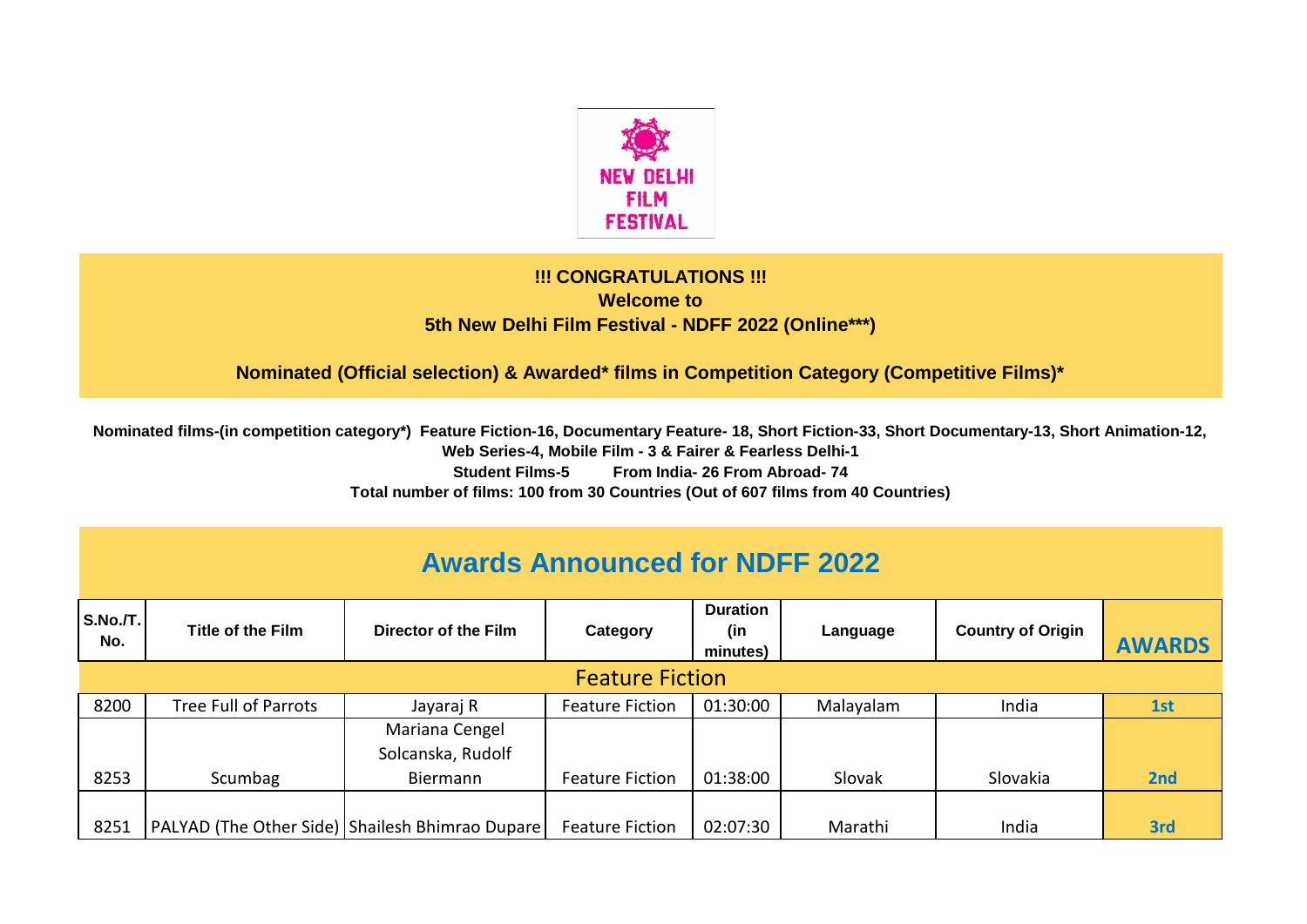|                 |                           |                     |                            |          | English, Finnish, |                           |                     |
|-----------------|---------------------------|---------------------|----------------------------|----------|-------------------|---------------------------|---------------------|
| 8171            | <b>Sweet Disaster</b>     | Laura Lehmus        | <b>Feature Fiction</b>     | 01:30:00 | German            | Germany                   | 4th                 |
| 8225            | <b>Dandelion Season</b>   | Maryam Pirband      | <b>Feature Fiction</b>     | 01:54:00 | English, Persian  | <b>United States</b>      | 5th                 |
| 8263            | 4 Sum                     | Neeraj Gwal         | <b>Feature Fiction</b>     | 01:36:54 | Hindi             | India                     | 5th                 |
|                 |                           |                     |                            |          |                   |                           | <b>Special Jury</b> |
| 8138            | Rabbit's Paw              | Nana Djordjadze     | <b>Feature Fiction</b>     | 01:40:00 | French, Russian   | <b>Russian Federation</b> | <b>Mention</b>      |
|                 |                           |                     |                            |          |                   |                           | <b>Special Jury</b> |
| 8131            | Olympic Dream             | Don Hoe             | <b>Feature Fiction</b>     | 01:37:41 | Chinese, Malay    | Malaysia                  | <b>Mention</b>      |
| 8104            | Mah's Journey             | Don Hoe             | <b>Feature Fiction</b>     | 01:13:53 | English           | Malaysia                  | Nominated           |
|                 |                           | Bakyt Mukul, Dastan |                            |          |                   |                           |                     |
| 8105            | The Road to Eden          | Zhapar Uulu         | <b>Feature Fiction</b>     | 02:00:00 | Kirghiz           | Kyrgyzstan                | Nominated           |
|                 |                           |                     |                            |          |                   |                           |                     |
| 8252            | The Man with Hare Ears    | <b>Martin Sulik</b> | <b>Feature Fiction</b>     | 01:44:00 | Slovak            | Czech Republic            | Nominated           |
| 8144            | Jaggi                     | Anmol Sidhu         | <b>Feature Fiction</b>     | 02:04:39 | Panjabi           | India                     | Nominated           |
| 8257            | <b>Before You Die</b>     | Suvendu Raj Ghosh   | <b>Feature Fiction</b>     | 01:38:14 | Hindi             | India                     | Nominated           |
|                 | 8 Don 75 Fakta            |                     |                            |          |                   |                           |                     |
| 8271            | Ichchashakti Havi         | Sushrut Bhagwat     | <b>Feature Fiction</b>     | 02:18:00 | Marathi           | India                     | Nominated           |
| SF <sub>2</sub> | Love in Winter            | Er Ma               | <b>Feature Fiction</b>     | 75       | Chinese           | China                     | Nominated           |
| SF4             | <b>Birthday Adventure</b> | Chunling Xu         | <b>Feature Fiction</b>     | 128      | Chinese           | China                     | Nominated           |
|                 |                           |                     | <b>Documentary Feature</b> |          |                   |                           |                     |
|                 |                           |                     | Documentary                |          |                   |                           |                     |
| 361             | Sadan Hanim               | Göksel Gülensoy     | Feature                    | 01:25:00 | Turkey            | Turkish                   | 1st                 |
|                 |                           |                     | Documentary                |          |                   |                           |                     |
| 8188            | Child's Play              | Anne Morin          | Feature                    | 01:29:30 | Bulgarian, French | France                    | 2nd                 |
|                 |                           |                     | Documentary                |          |                   |                           |                     |
| 865             | Winners of Life           | Lola Jia Liu        | Feature                    | 01:34:15 | Chinese           | Germany                   | 3rd                 |
|                 |                           |                     | Documentary                |          |                   |                           |                     |
| 8155            | Sweeping Yerevan          | Nairi Hakhverdi     | Feature                    | 00:53:16 | Armenian          | Armenia                   | 4th                 |
|                 |                           |                     | Documentary                |          |                   |                           |                     |
| 8165            | Father                    | Deng Wei            | Feature                    | 01:37:15 | Chinese, English  | China                     | 5th                 |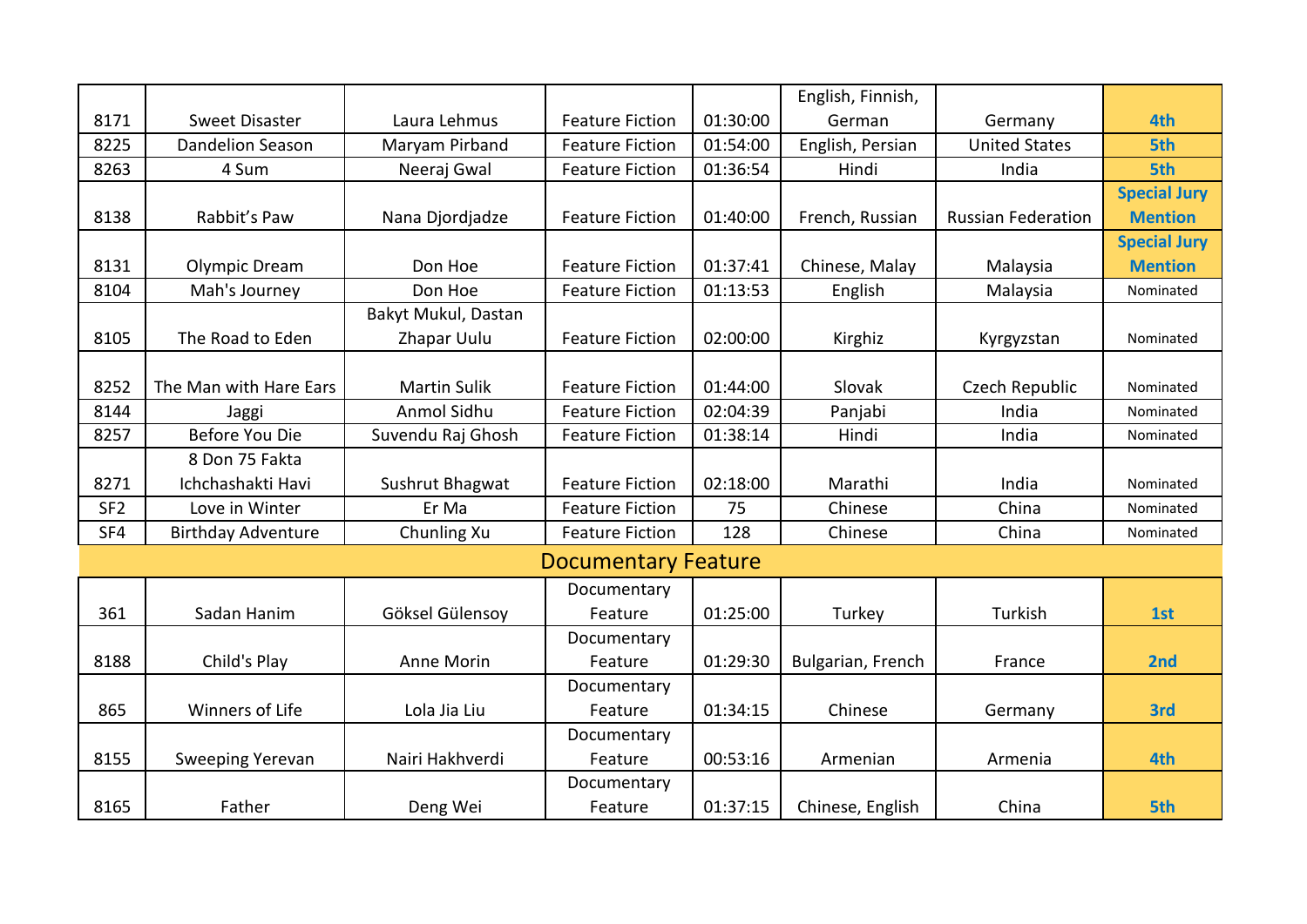|       | The truth about La Dolce   |                           | Documentary |          |                   |                      | <b>Special Jury</b> |
|-------|----------------------------|---------------------------|-------------|----------|-------------------|----------------------|---------------------|
| 872   | Vita                       | Giuseppe Pedersoli        | Feature     | 01:24:00 | Italian           | Italy                | <b>Mention</b>      |
|       |                            |                           | Documentary |          |                   |                      |                     |
| 8195  | Song For Hope              | Chris Haigh               | Feature     | 01:20:00 | English           | <b>United States</b> | Nominated           |
|       |                            |                           | Documentary |          |                   |                      |                     |
| 8240  | For Waad                   | Manuela Morgaine          | Feature     | 00:58:35 | Arabic, French    | France               | Nominated           |
|       |                            |                           |             |          |                   |                      |                     |
|       | <b>Threads: Sustaining</b> | Shuchi Kothari, Katherine | Documentary |          |                   |                      |                     |
| 353   | India's Textile Tradition  | Sender                    | Feature     | 00:59:00 | New Zealand       | English              | Nominated           |
|       |                            |                           | Documentary |          |                   |                      |                     |
| 859   | Call For a Poetic City     | Elisabeth Felson          | Feature     | 01:00:00 | English           | United Kingdom       | Nominated           |
|       | The Forgotten [ Long       |                           | Documentary |          |                   |                      |                     |
| 869   | Version 1                  | Tareq Baddar              | Feature     | 00:55:04 | Arabic, Bengali   | Jordan               | Nominated           |
|       |                            |                           | Documentary |          |                   |                      |                     |
| 8248  | <b>Finding Courage</b>     | Kay Rubacek               | Feature     | 01:20:47 | Chinese, English  | <b>United States</b> | Nominated           |
|       |                            | Maria Holmberg, Jan-      | Documentary |          |                   |                      |                     |
| 08154 | The Right to Die           | Olof Svarvar              | Feature     | 01:30:00 | English           | Finland              | Nominated           |
|       |                            |                           |             |          |                   |                      |                     |
|       |                            |                           |             |          | Bengali, English, |                      |                     |
|       |                            |                           | Documentary |          | German, Mandarin  |                      |                     |
| 8204  | #KidsOnTech                | Paul Zehrer               | Feature     | 00:52:00 | Chinese           | <b>United States</b> | Nominated           |
|       |                            |                           | Documentary |          |                   |                      |                     |
| 8206  | Akwaaba the Awakening      | Sybil D. Jatta            | Feature     | 01:30:00 | English           | <b>United States</b> | Nominated           |
|       | The wheel of Khadi the     |                           | Documentary |          | English, Hindi,   |                      |                     |
| 8226  | warp and weft of India     | Gaia Ceriana              | Feature     | 01:10:00 | Italian           | Italy                | Nominated           |
|       | The Seeds of Vandana       |                           |             |          |                   |                      |                     |
|       |                            | Camilla Becket, James     | Documentary |          |                   |                      | Out of              |
| 8123  | Shiva                      | <b>Becket</b>             | Feature     | 01:21:41 | English           | Australia            | festival/withdraw   |
|       |                            |                           | Documentary |          |                   |                      | Out of              |
| 8280  | Sober Together             | Fabian Schmalenbach       | Feature     | 01:56:44 | German            | Germany              | festival/withdraw   |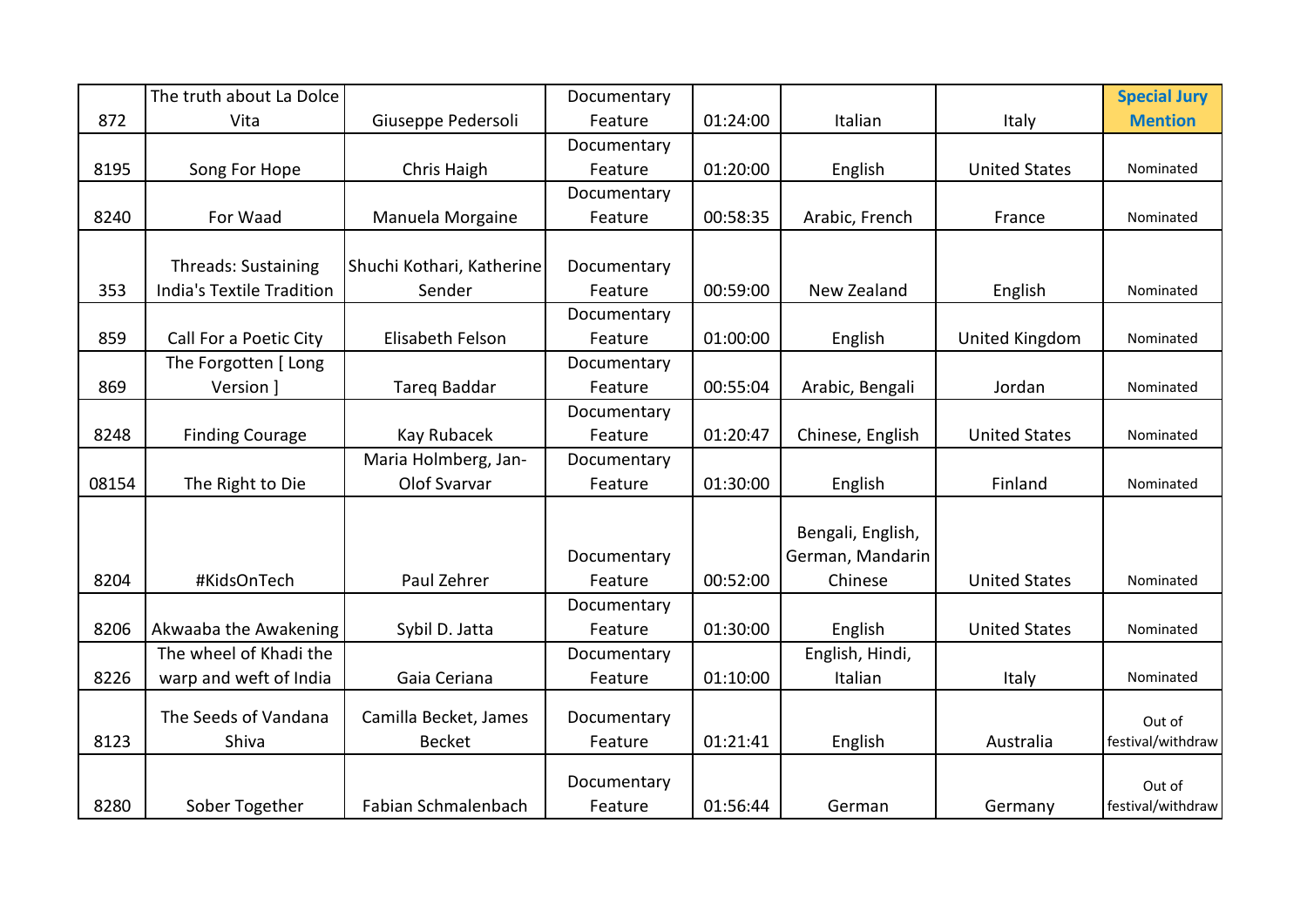|      | <b>Short Fiction</b>           |                          |                      |          |                 |                 |                     |  |  |  |
|------|--------------------------------|--------------------------|----------------------|----------|-----------------|-----------------|---------------------|--|--|--|
|      | <b>Command And I Shall</b>     |                          |                      |          |                 |                 |                     |  |  |  |
| 8245 | Obev                           | Neeru Khera              | <b>Short Fiction</b> | 00:15:48 | Hindi           | India           | 1st                 |  |  |  |
| 881  | Trust Frank - 33 min           | Penny Moore              | <b>Short Fiction</b> | 00:32:50 | English         | Australia       | 2nd                 |  |  |  |
| 838  | The Nestling                   | Christiane Hitzemann     | <b>Short Fiction</b> | 00:12:01 | German, Turkish | Germany         | 3rd                 |  |  |  |
| 8241 | Shades Of (Baby) Pink          | Neelima Gudavalli        | <b>Short Fiction</b> | 00:32:54 | Telugu          | India           | 4th                 |  |  |  |
| 8174 | The Uninvited Guest            | Haijia Wu                | <b>Short Fiction</b> | 00:34:00 | Chinese         | China           | 5th                 |  |  |  |
|      |                                |                          |                      |          |                 |                 | <b>Special Jury</b> |  |  |  |
| 856  | The War Within                 | Javid Farahani           | <b>Short Fiction</b> | 00:14:59 | Persian         | Iran            | <b>Mention</b>      |  |  |  |
|      |                                |                          |                      |          |                 |                 | <b>Special Jury</b> |  |  |  |
| 884  | Urawa Rhapsody                 | Masao Konno              | <b>Short Fiction</b> | 00:18:30 | Japanese        | Japan           | <b>Mention</b>      |  |  |  |
| 844  | Tell Me Who I Am               | Luca Caserta             | <b>Short Fiction</b> | 00:17:14 | Italian         | Italy           | Nominated           |  |  |  |
| 851  | Undo                           | <b>Stanislav Hristov</b> | <b>Short Fiction</b> | 00:14:48 | English         | <b>Bulgaria</b> | Nominated           |  |  |  |
| 866  | The Completion                 | Andreas Arnstedt         | <b>Short Fiction</b> | 00:34:15 | German          | Germany         | Nominated           |  |  |  |
| 882  | Idola                          | Tomo Sugiura             | <b>Short Fiction</b> | 00:29:59 | Japanese        | Japan           | Nominated           |  |  |  |
| 8103 | Safar (Journey)                | Nikhil Prakash           | <b>Short Fiction</b> | 00:32:00 | Hindi           | India           | Nominated           |  |  |  |
| 8148 | Walk with Kings                | <b>Guillaume Senez</b>   | <b>Short Fiction</b> | 00:14:17 | French          | Belgium         | Nominated           |  |  |  |
| 883  | Wild Cherry                    | Yoshi Kuremura           | <b>Short Fiction</b> | 00:14:56 | Japanese        | Japan           | Nominated           |  |  |  |
|      | <b>Wolves Aren't Meant For</b> |                          |                      |          |                 |                 |                     |  |  |  |
| 887  | The Circus                     | Rafael Martínez Sánchez  | <b>Short Fiction</b> | 00:18:49 | Spanish         | Mexico          | Nominated           |  |  |  |
|      |                                |                          |                      |          |                 |                 | Out of              |  |  |  |
| 896  | Clickbait                      | Nikhil Kapoor            | <b>Short Fiction</b> | 00:21:36 | English         | India           | festival/withdraw   |  |  |  |
| 8270 | Onset                          | Vivek Vijayakumaran      | <b>Short Fiction</b> | 00:14:41 | English         | India           | Nominated           |  |  |  |
| 8288 | The Cardamom                   | Shikha Mahajan           | <b>Short Fiction</b> | 00:19:47 | Hindi           | India           | Nominated           |  |  |  |
|      |                                |                          |                      |          |                 |                 |                     |  |  |  |
| 8198 | Rois Mages (Three Kings)       | Charlie Petersmann       | <b>Short Fiction</b> | 00:21:45 | English         | Switzerland     | Nominated           |  |  |  |
|      | Jars Filled with               |                          |                      |          |                 |                 |                     |  |  |  |
| 8199 | Everything INC.                | Catalina Simion-Calin    | <b>Short Fiction</b> | 00:22:06 | Romanian        | Romania         | Nominated           |  |  |  |
| 8179 | Pit-a-pat                      | Lee Man-oh               | <b>Short Fiction</b> | 00:38:34 | Korean          | Korea South     | Nominated           |  |  |  |
| 8181 | Gajra                          | Vineet Sharma            | <b>Short Fiction</b> | 00:19:00 | Hindi           | India           | Nominated           |  |  |  |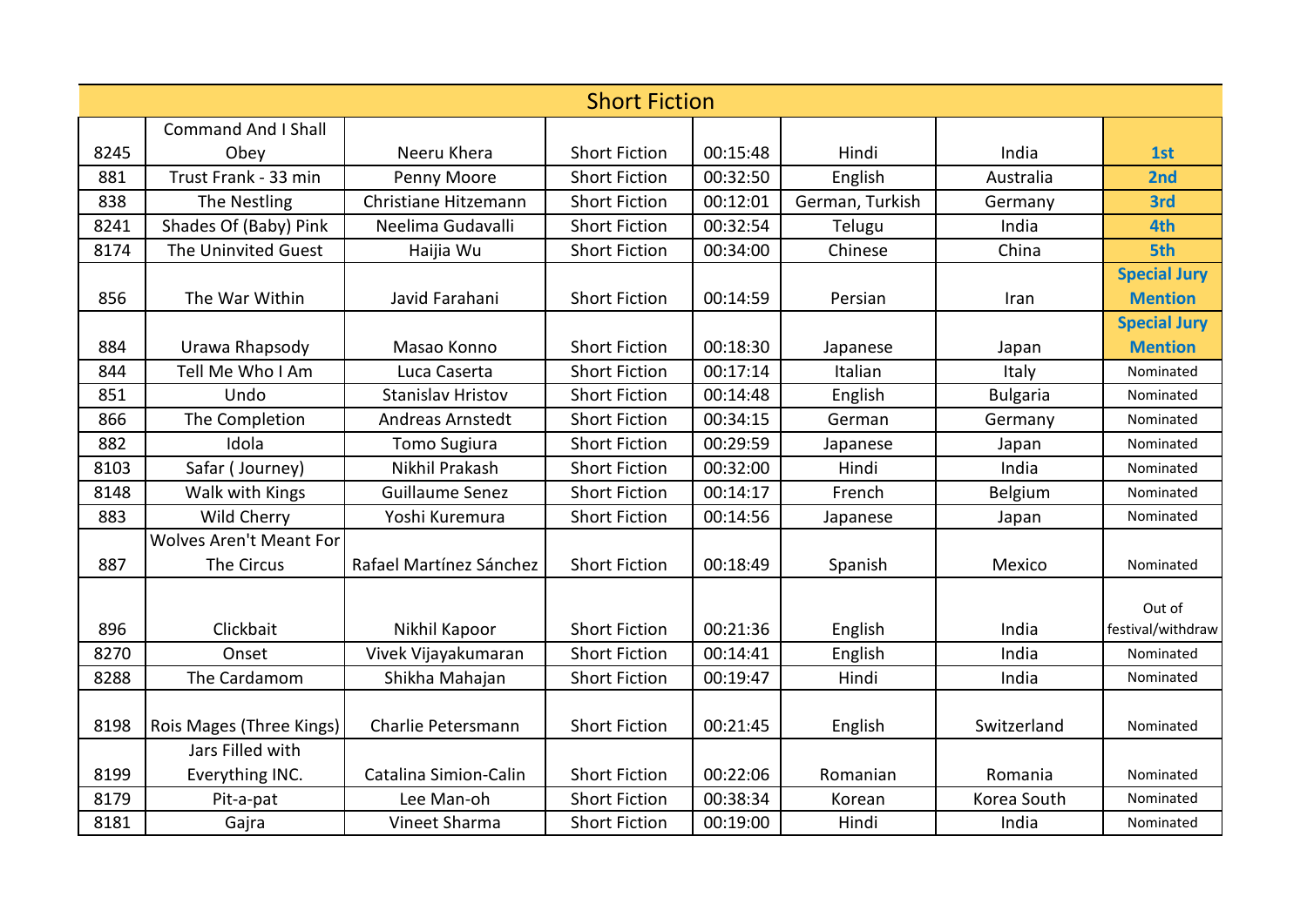| 8186            | The Other Side            | Dong Chen               | <b>Short Fiction</b>     | 00:22:00 | Chinese          | China                | Nominated           |
|-----------------|---------------------------|-------------------------|--------------------------|----------|------------------|----------------------|---------------------|
| 8187            | Sachin Live From Pune     | Ganesh Devidas Kadam    | <b>Short Fiction</b>     | 00:32:07 | Marathi          | India                | Nominated           |
| 8259            | Kold                      | Marley Hasselbach       | <b>Short Fiction</b>     | 00:18:07 | Danish           | Denmark              | Nominated           |
|                 |                           |                         |                          |          |                  |                      |                     |
| $\mathbf{1}$    | <b>Belosa</b>             | Manoj Haribhau Bhange   | <b>Short Fiction</b>     | 27       | Marathi          | India                | Nominated           |
|                 | Coup De Chaleur D         |                         |                          |          |                  |                      |                     |
| C <sub>3</sub>  | 'Hector                   | Jacques Micke           | <b>Short Fiction</b>     | 19       | French           | France               | Nominated           |
| SF1             | Wake up with you          | He Shaowei              | <b>Short Fiction</b>     | 18       | Chinese          | China                | Nominated           |
| SF <sub>3</sub> | Father                    | Jiao Jian               | <b>Short Fiction</b>     | 12       | Chinese          | China                | Nominated           |
|                 |                           |                         | <b>Documentary Short</b> |          |                  |                      |                     |
| 873             | Eden                      | Jeroen Broeckx          | Documentary<br>Short     | 00:40:42 | Dutch            | Belgium              | 1st                 |
|                 | The Third Harmony:        | Michael N. Nagler, Ph.D | Documentary              | 00:44:08 | English          | <b>United States</b> |                     |
|                 | Nonviolence and the       |                         | Short                    |          |                  |                      |                     |
|                 | New Story of Human        |                         |                          |          |                  |                      |                     |
| 8149            | Nature                    |                         |                          |          |                  |                      | 2nd                 |
|                 | <b>Tattooed Trucks Of</b> | Ron G Ranson            | Documentary              | 0:39:54  | English          | <b>United States</b> |                     |
| 8205            | Nepal-Horn Please         |                         | Short                    |          |                  |                      | 3rd                 |
| 8283            | Kumbh - The Divine Dip    | Vishal Sethi            | Documentary              | 0:45:00  | Hindi            | India                | <b>Special Jury</b> |
|                 |                           |                         | Short                    |          |                  |                      | <b>Mention</b>      |
| 879             | A Burst of Song           | Lia Beltrami            | Documentary<br>Short     | 00:30:00 | Bengali, English | Italy                | Nominated           |
|                 |                           |                         | Documentary              |          |                  |                      |                     |
| 863             | <b>Bamboo Ballads</b>     | Sajeed Naduthody        | Short                    | 00:29:49 | Malayalam        | India                | Nominated           |
|                 | Miserere, the blessing of |                         | Documentary              |          |                  |                      |                     |
| 868             | the mountain              | <b>Michel Pavlou</b>    | Short                    | 00:10:27 |                  | Norway               | Nominated           |
|                 | Neighbird: A              | Manon Verchot, Sanshey  | Documentary              | 0:21:41  | English          | India                |                     |
|                 | Documentary on Urban      | <b>Biswas</b>           | Short                    |          |                  |                      |                     |
| 8264            | Wildlife                  |                         |                          |          |                  |                      | Nominated           |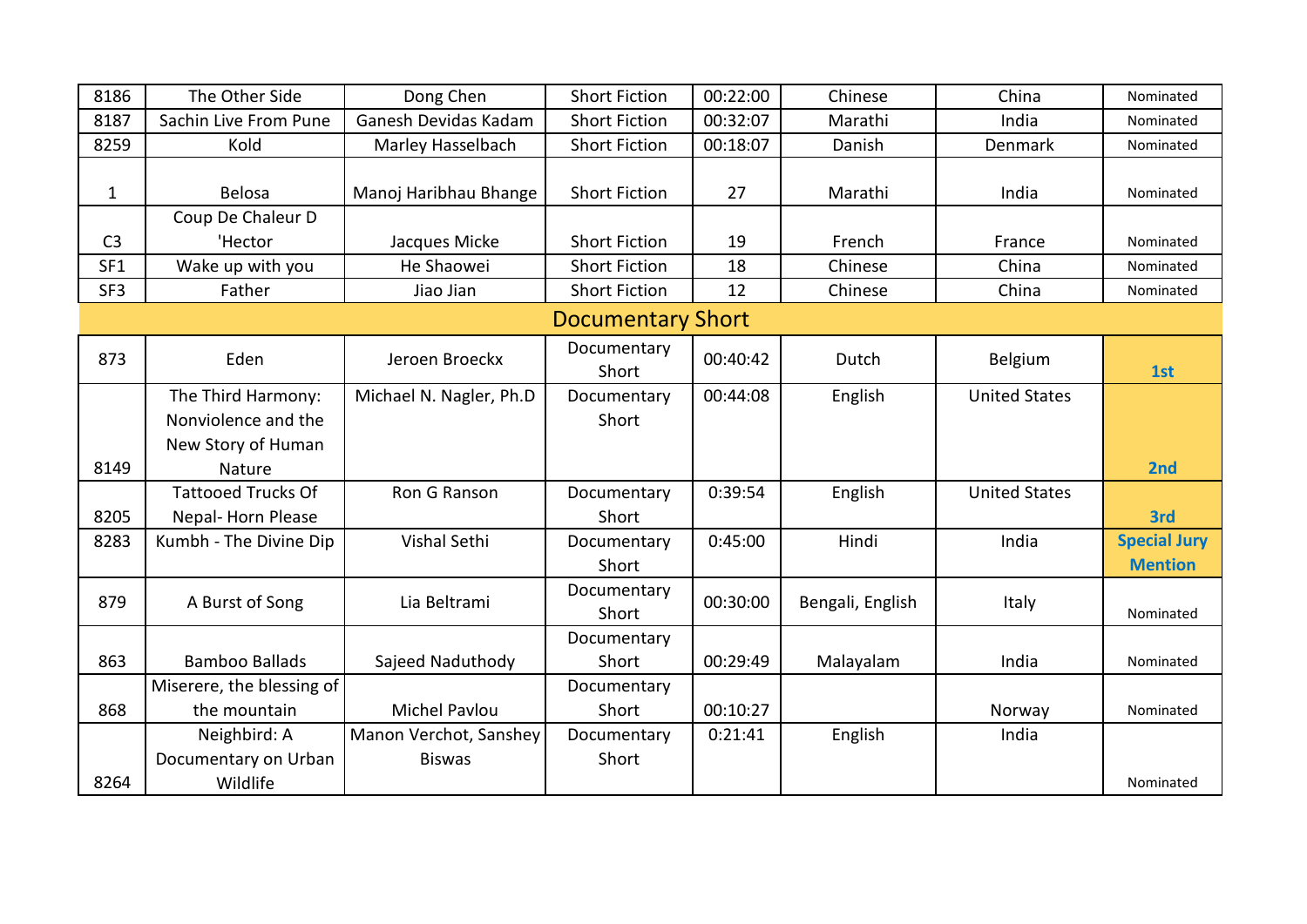| 8284           | Recycling of Parali (CSIR- | <b>Vishal Sethi</b>       | Documentary            | 0:06:11  | English     | India                |                     |
|----------------|----------------------------|---------------------------|------------------------|----------|-------------|----------------------|---------------------|
|                | AMPRI)                     |                           | Short                  |          |             |                      | Nominated           |
|                |                            |                           | Documentary            |          |             |                      |                     |
| $\overline{2}$ | Chutney                    | Arpit Advait Joshi        | Short                  | 25       | English     | India                | Nominated           |
|                | Mahayatra (Unity In        |                           | Documentary            |          |             |                      |                     |
| 3              | Deversity)                 | <b>Bhartesh Jain</b>      | Short                  | 35       | Hindi       | India                | Nominated           |
|                |                            | Clémence Grimich,         |                        |          |             |                      |                     |
|                |                            | Steven Kittirath, Dimitri | Documentary            |          |             |                      |                     |
| C <sub>2</sub> | Panache                    | Petit                     | Short                  | 105      | French      | France               | Nominated           |
|                |                            |                           | <b>Animation Short</b> |          |             |                      |                     |
| 8140           | Encased                    | Pablo G. Herrero          | <b>Animation Short</b> | 00:19:18 | Spanish     | Spain                | 1st                 |
|                |                            |                           |                        |          |             |                      |                     |
| 8222           | De-De                      | Vivekananda Roy Ghatak    | <b>Animation Short</b> | 00:04:50 | Hindi       | India                | 2 <sub>nd</sub>     |
| 8121           | Goodbye Home               | Jonathan Chong            | <b>Animation Short</b> | 00:06:29 | English     | Australia            | 3rd                 |
|                |                            |                           |                        |          |             |                      | <b>Special Jury</b> |
| 8114           | Lines of Exile             | <b>Eric Patrick</b>       | <b>Animation Short</b> | 00:07:21 | English     | <b>United States</b> | <b>Mention</b>      |
| 867            | <b>Nora</b>                | Peter Böving              | <b>Animation Short</b> | 00:04:55 | German      | Germany              | Nominated           |
| 880            | <b>Trophy Hunter</b>       | Sean Burns                | <b>Animation Short</b> | 00:03:40 |             | <b>United States</b> | Nominated           |
|                |                            |                           | Animation              |          |             |                      |                     |
|                |                            |                           | Short/Music            |          |             |                      |                     |
| 893            | Storybook Man              | Lanessa Miller            | Video                  | 00:02:38 | English     | <b>United States</b> | Nominated           |
| 895            | On / Off                   | Nicolas P. Villarreal     | <b>Animation Short</b> | 00:07:00 | No Dialogue | Argentina            | Nominated           |
| 899            | Papa                       | Simar Singh               | <b>Animation Short</b> | 00:07:22 | English     | India                | Nominated           |
| 8134           | Spring Pan Let's Go!       | Jet Inoue                 | <b>Animation Short</b> | 00:11:25 | Japanese    | Japan                | Nominated           |
| 08157          | Les Dieux Changeants       | Lucio Arese               | <b>Animation Short</b> | 00:03:48 |             | Italy                | Nominated           |
|                | Justin and the             | Ken Yoffe & Ellen         |                        |          |             |                      |                     |
| 8170           | Werloobee                  | Weisberg, John Vo         | <b>Animation Short</b> | 00:10:56 |             | <b>United States</b> | Nominated           |

Mobile Short Fiction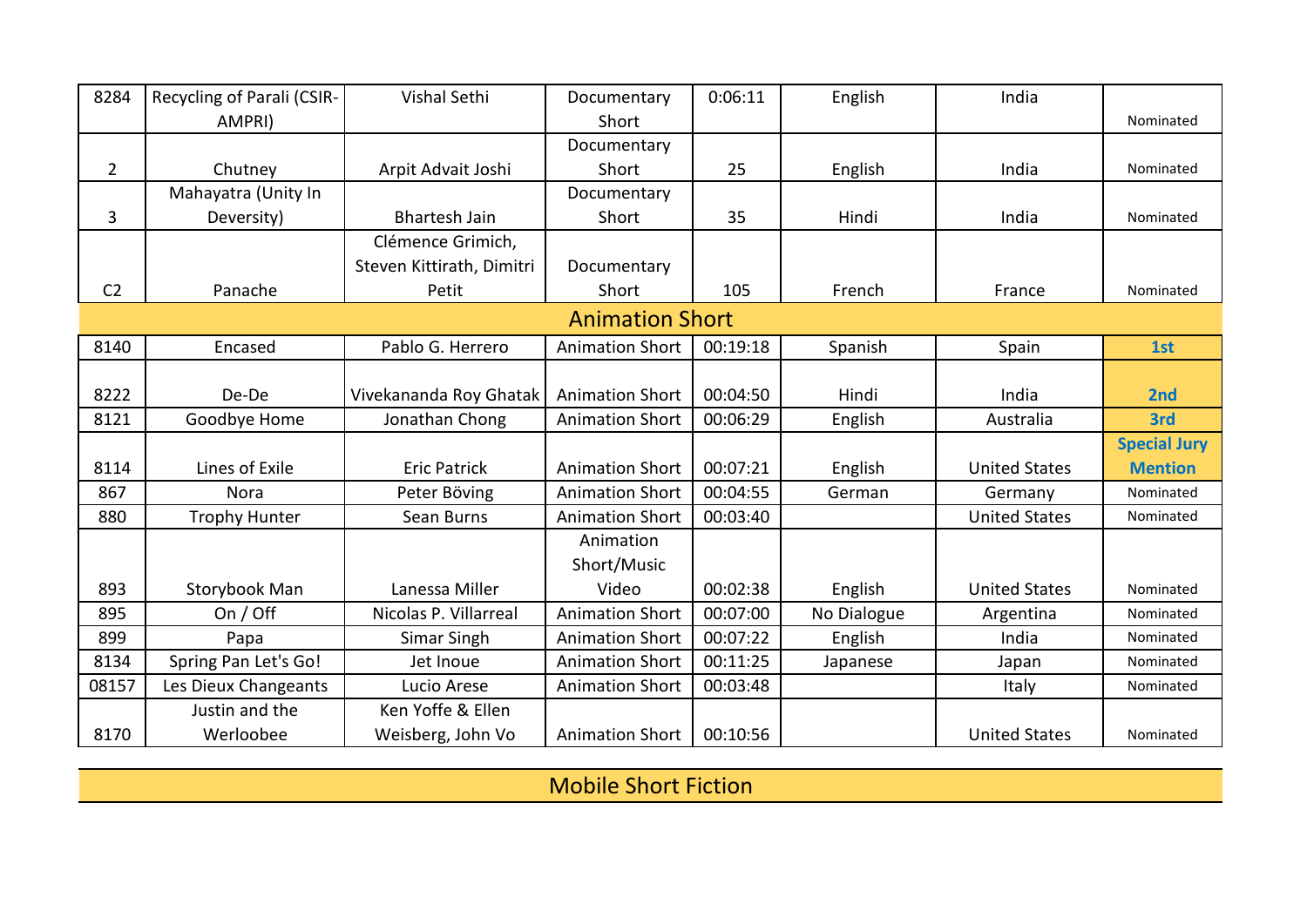|                 |                         | Prakash Gandhi        | <b>Mobile Short</b>                                  |                |                |                      |                     |
|-----------------|-------------------------|-----------------------|------------------------------------------------------|----------------|----------------|----------------------|---------------------|
| 8224            | Lights                  | Natarajan             | Fiction                                              | 00:12:28       | English        | India                | 1st                 |
|                 |                         |                       | <b>Mobile Short</b>                                  |                |                |                      |                     |
| 8233            | <b>Bheeti</b>           | Vidhan Sharma         | Fiction                                              | 00:14:47       | English, Hindi | India                | 2nd                 |
|                 |                         |                       |                                                      |                |                |                      |                     |
|                 |                         |                       | <b>Mobile Short</b>                                  |                |                |                      |                     |
| 8189            | Garden Party            | <b>Didier Mullers</b> | Film/Music Video                                     | 00:04:45       | English        | France               | 3rd                 |
|                 |                         |                       | <b>Web Series</b>                                    |                |                |                      |                     |
| SF <sub>5</sub> | <b>First Love</b>       | Feng ZiHua            | <b>Web Series</b>                                    | $\overline{2}$ | Chinese        | China                | 1st                 |
| C1              | Ni Naiz Naizena         | Izaskun Arandia       | <b>Web Series</b>                                    | 12             | Spanish        | Spain                | 2nd                 |
|                 |                         | <b>Matthew Thomas</b> |                                                      |                |                |                      |                     |
| 843             | Growing Up Guide Pup    | Chapman               | <b>Web Series</b>                                    | 00:10:00       | English        | <b>United States</b> | 3rd                 |
|                 | The Tall Bike Joust     | Sam Frazier, Jr.      | <b>Web Series</b>                                    | 00:17:00       | English        | <b>United States</b> | <b>Special Jury</b> |
| 8156            |                         |                       |                                                      |                |                |                      | <b>Mention</b>      |
|                 |                         |                       | <b>FAIRER &amp; FEARLESS DELHI/Documentary Short</b> |                |                |                      |                     |
|                 | Kalliope's From Fear to | Kalliope Barlis       | <b>FAIRER &amp;</b>                                  | 0:21:47        | English        | <b>United States</b> |                     |
|                 | Freedom                 |                       | <b>FEARLESS</b>                                      |                |                |                      |                     |
|                 |                         |                       | DELHI/Documenta                                      |                |                |                      | <b>Special Jury</b> |
| 8143            |                         |                       | ry Short                                             |                |                |                      | <b>Mention</b>      |
|                 |                         |                       | <b>Student</b>                                       |                |                |                      |                     |
| 8219            | Lover Boy               |                       | Short Fiction/St                                     | 00:07:19       | English        | Australia            | 1st                 |
| 8232            | <b>Bat Ball</b>         | vansh walia           | Short Fiction/St                                     | 00:34:52       | Hindi          | India                | 2nd                 |
|                 | The Land of Griffons    | Riccardo Soriano      | Documentary                                          | 0:10:00        | Italian        | United Kingdom       |                     |
| 8117            |                         |                       | Short/St                                             |                |                |                      | 3rd                 |
|                 |                         |                       |                                                      |                |                |                      | <b>Special Jury</b> |
| 8164            | The City He Forgets     | Rehab Magsood         | Short Fiction/St                                     | 00:24:20       | English        | <b>United States</b> | <b>Mention</b>      |
|                 |                         |                       |                                                      |                |                | Macedonia (The       | <b>Special Jury</b> |
| 8101            | Ashes                   | George Lazov          | Short Fiction/St                                     | 00:18:13       | Macedonian     | former Yugoslav)     | <b>Mention</b>      |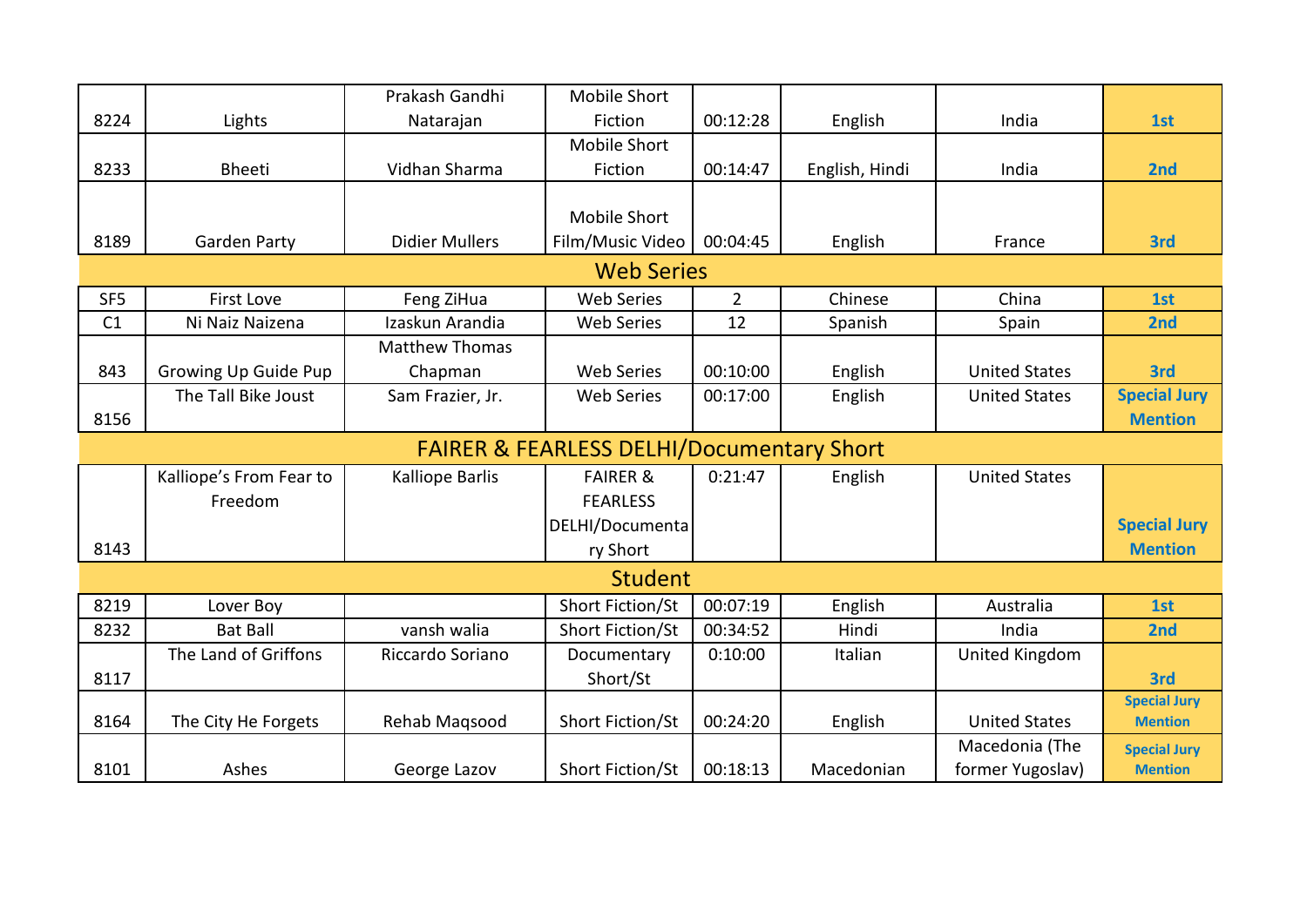## **!!! CONGRATULATIONS !!! Welcome to 5th New Delhi Film Festival - NDFF 2022 (Online\*\*\*)**

**Awarded & Nominated Screenplays ISC at NDFF (Official selection) in Competition Category (Competitive Screenplays)\*** 

| Tracking      |                            |                                                                |                          |           |                    |                          |                     |
|---------------|----------------------------|----------------------------------------------------------------|--------------------------|-----------|--------------------|--------------------------|---------------------|
| <b>Number</b> | <b>Project Title</b>       | <b>Writers</b>                                                 | <b>Project Type</b>      | Pages     | Language           | <b>Country of Origin</b> | <b>AWARDS</b>       |
|               |                            | <b>Awards Announced for Screenplay Competition - NDFF 2022</b> |                          |           |                    |                          |                     |
| 877           | <b>Buddha's Shadow</b>     | Pattana Thaivanich                                             | Screenplay               | 107 Pages | English            | <b>United States</b>     | 1st                 |
| 878           | Alex                       | Joachim H. Böttcher                                            | Screenplay               | 94 Pages  | English, German    | Switzerland              | 2nd                 |
|               |                            | Ik Jagait, Palvinder Jagait,                                   |                          |           |                    |                          |                     |
| 8216          | Thugs of Delhi (TV Pilot)  | Joel Joseph Jacob                                              | <b>Television Script</b> | 74 Pages  | English            | <b>United States</b>     | 3rd                 |
| 8237          | 2nd Date                   | Jaik Andino                                                    | Screenplay               | 130 Pages | English            | <b>United States</b>     | 4th                 |
| 8180          | Children of Mesopotamia    | Ahmed Alameen                                                  | Screenplay               | 122 Pages | Arabic, English    | Iraq                     | 5th                 |
|               |                            |                                                                |                          |           |                    |                          | <b>Special Jury</b> |
| 870           | The Impairer               | Zsolt Pozsgai                                                  | Screenplay               | 99 Pages  | English, Hungarian | Hungary                  | mention             |
|               | Courageous - A True Story  |                                                                |                          |           |                    |                          | <b>Special Jury</b> |
| 898           | of Hannah                  | Hannah Ratnam                                                  | Screenplay               | 108 Pages | English            | Canada                   | mention             |
|               |                            |                                                                |                          |           |                    |                          | <b>Special Jury</b> |
| 8141          |                            | The Visible And The Hidden Shreejith Shreekanthan Nair         | Screenplay               | 120 Pages | English            | India                    | mention             |
| 8160          | Time                       | <b>Mario Luis Telles</b>                                       | Screenplay               | 23 Pages  | English            | <b>United States</b>     | Nominated           |
| 8191          | <b>Winds of Transition</b> | Sil Brook                                                      | Screenplay               | 91 Pages  | English            | <b>United States</b>     | Nominated           |
| 8203          | The Voice Of The Soul      | Lurian Girotto Olinkevicz                                      | Screenplay               | 110 Pages | English            | <b>Brazil</b>            | Nominated           |
| 8235          | The mountain               | Ruth Finnegan                                                  | <b>Short Script</b>      | 29 Pages  | English            | <b>United Kingdom</b>    | Nominated           |

**From India- 02 - From Abroad- 13 Total number of Screenplays: 15 screenplays from 08 counties**